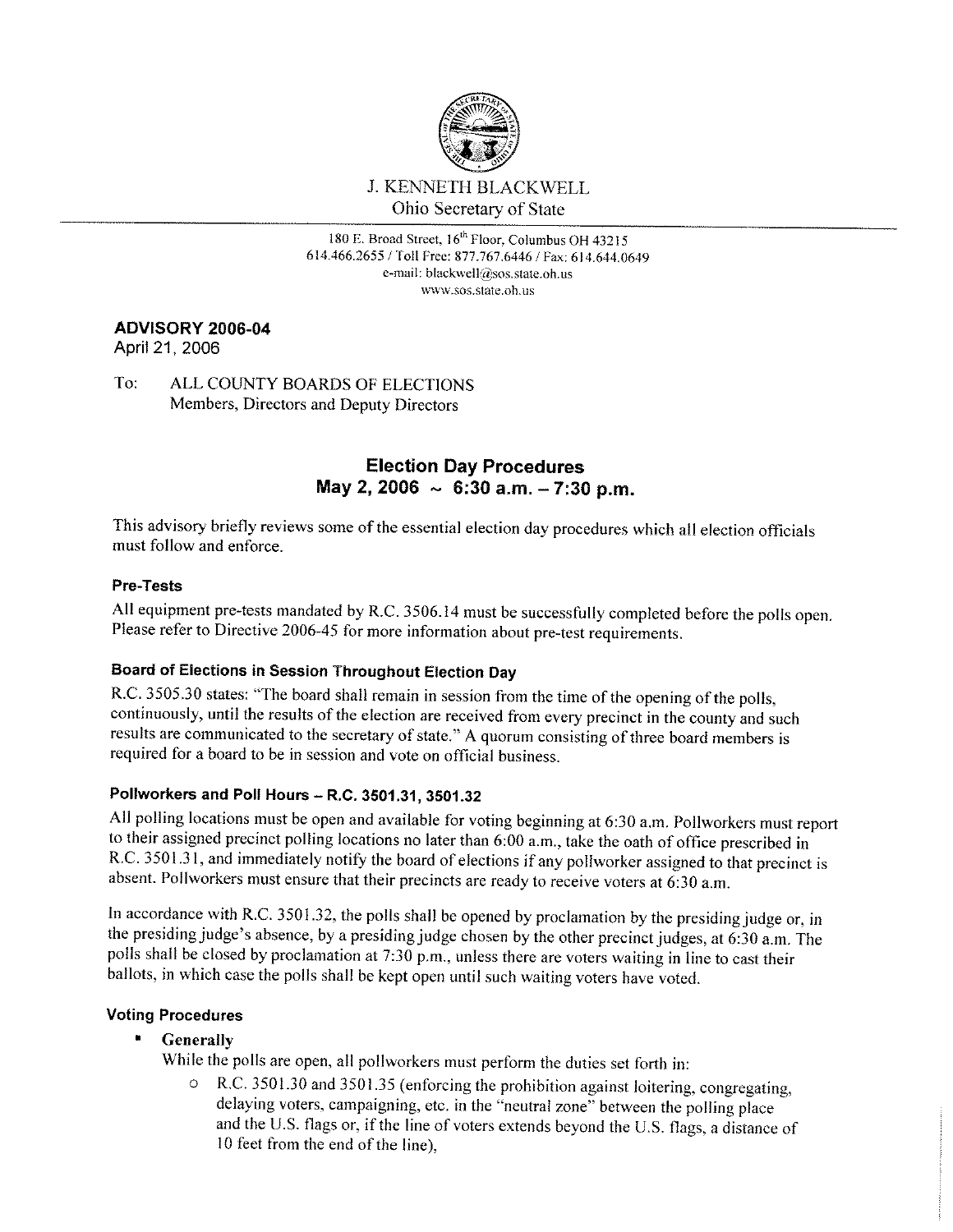- o R.C. 3501.33 (enforcing peace and good order in and around the polling place),
- o R.C. 3505.18 (signing in voters, verifying signatures, issuing the appropriate ballot), and
- o R.C. 3505.23 (replacing torn, soiled, defaced or erroneously marked ballots, verifying the ballot stub numbers before the voters casts the ballots).

## • **Be Flexible about the "5-Minute Rule"**

Pollworkers need to be flexible about enforcing the provision ofR.C. 3505.23 that limits voters to five minutes in the voting compartment when there is a line of people waiting to vote. Many voters will be using the optical scan or DRE voting systems for the first time on May 2. Pollworkers must allow voters a reasonable amount of time to mark and check their ballots. If a voter seems to be taking an unusually long amount of time to vacate the voting compartment, two pollworkers of different parties may want to inquire, very politely and professionally, if the voter requires assistance.

### • **Provisional Voters**

Provisional voting will be conducted in the May 2, 2006 elections using the same procedures used in the 2004 general election. Please review the following:

- o Memorandum of March 3, 2006 (Primary posters, instructions, statements and notices)
- $\circ$  Directive 2004-05 (HAVA 302/(b) Voting Information Requirements Polling Places)
- o Directive 2004-42 (Provisional Voting: Home Precinct Balloting Only)
- o Memorandum of October 26, 2004 (Provisional Voting) and
- o Directive 2004-52 (Judge Katz' order re: voting provisionally certain voters to whom absentee ballots had been issued)

## • **Providing Assistance to Disabled Voters (R.C. 3505.24)**

Any disabled voter may be aided at the polling place by any person of the elector's choice *except*  a candidate whose name appears on the ballot; the voter's employer or an agent of the employer; or an officer or agent of the elector's union, if any. A disabled voter who requests pollworkers for assistance in marking and/or casting the voter's ballot shall be aided by two pollworkers of different parties.

### **Enforce prohibitions against certain conduct**

State law safeguards the integrity of the ballot by imposing criminal sanctions for certain misconduct on the part of anyone assisting a disabled voter. R.C. 3599.20 states that no one assisting a voter in the voting booth may attempt to interfere with the voter when marking the voter's ballot. R.C. 3599.20 prohibits anyone who provides assistance in marking another voter's ballot from disclosing how the voter chose to mark the ballot. R.C. 3599.21 makes it a crime to possess the absentee ballot of another person except as the law expressly permits. R.C. 3599.26 prohibits any form of ballot tampering:

"No one shall ... fraudulently or deceitfully change a ballot of an elector, by which such elector is prevented from voting for such candidates or on an issue as the voter intends to do; or mark a ballot of an elector except as authorized by [R.C. 3505.24); or hand a marked ballot to an elector to vote, with intent to ascertain how the elector voted; or furnish a ballot to an elector who cannot read, knowingly informing the elector that it contains a name different from the one that is printed or written thereon, to induce the elector to vote contrary to the elector's intentions; to induce the elector to vote contrary to the elector's intentions; \*\*\*."

Pollworkers must intervene if they observe anyone violating any of these provisions and must submit a thorough report of such violations to the board for review and possible further action.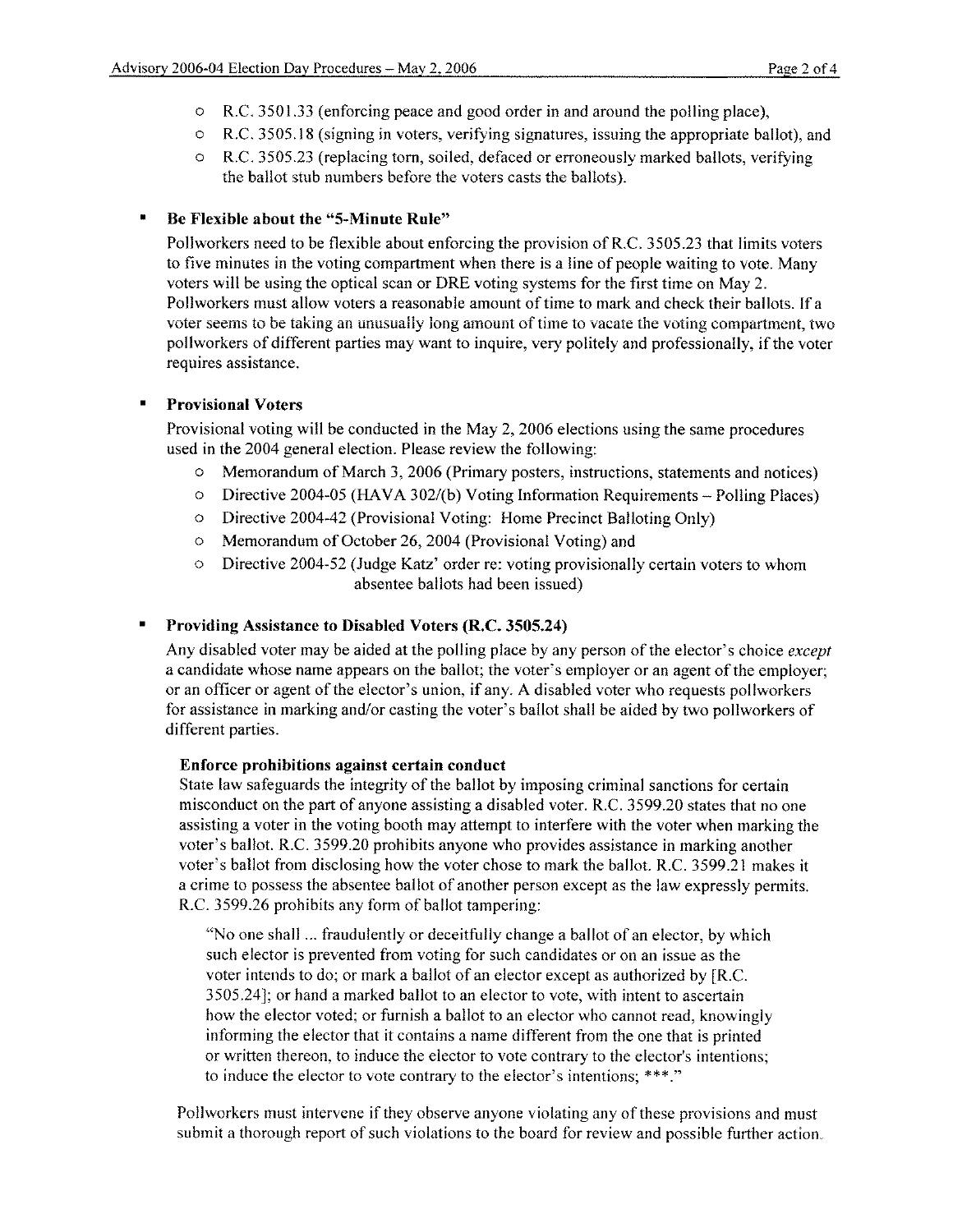#### • **Information about Write-in Candidates**

The presiding judge of each precinct must have a list of all eligible write-in candidates for that precinct. The list of write-in candidates shall not be posted in plain view anywhere in the polling place nor shared automatically with every voter in the precinct. However, if any voter asks if there are any write-in candidates in the precinct or asks to see the list of such candidates, the pollworkers shall promptly make the list available for the voter to review.

Pollworkers shall not volunteer to any voter that there are write-in candidates, as that could be construed as campaigning for the write-in candidates inside the polling place or attempting to influence the voter, both of which are violations of the election laws.

### • **Challenges**

Any person who appears to vote may, for good cause, be challenged as to the right to vote the requested ballot on May 2. The challenge may be based on the voter's:

- o Citizenship (not a U.S. citizen, even if a resident of the county for many years),
- o Age (a 17-year old cannot vote on central committee candidates or any questions or issues),
- $\circ$  Residency (does not have a qualifying voting residence in the precinct or precinct split)
- $\circ$  Registration (is not registered to vote in Ohio, or not registered in time for this election),
- o Political party affiliation. Have any voter who wishes to change party affiliation by voting the primary ballot of a different political party complete and sign the statement on whichever challenge form - Form 10-W (for individual challenges) or 10-X (for challenges of more than one person) – that is provided in the precinct kit, affirming that change.

Any challenge must be conducted in a professional and informational manner, never in an intimidating or accusatory fashion.

#### • **Casting Ballots**

The voter is responsible for casting his or her ballot. No pollworker shall cast the ballot, paper or electronic, of any voter who has failed to cast that ballot before leaving the polling place.

• **Stubs** 

Before a voter casts his or her marked optical scan ballot, pollworkers must confirm the number on the stub and, if the stub number is correct, remove the stub from the ballot before the voter casts it.

### • **Posting the 11 and 4 Lists**

In accordance with R.C. 3503.23, precinct election officials shall do both of the following:

- (1) By the time the polls open, conspicuously post and display at the polling place one copy of the registration list of voters in that precinct;
- (2) At 11 a.m. and 4 p.m. place a mark, on the official registration list posted at the polling place, before the name of those registered voters who have voted.

#### **Procedures when the Polls Close (R.C. 3501.26, 3505,26)**

• **Reconciliation** 

Regardless of the voting system used, the pollworkers must reconcile their records before returning the ballots and materials to the board.

### • **Memory Cards & VVPATs**

Pollworkers must secure all memory cards and, if appropriate, VVPATs as directed by the board.